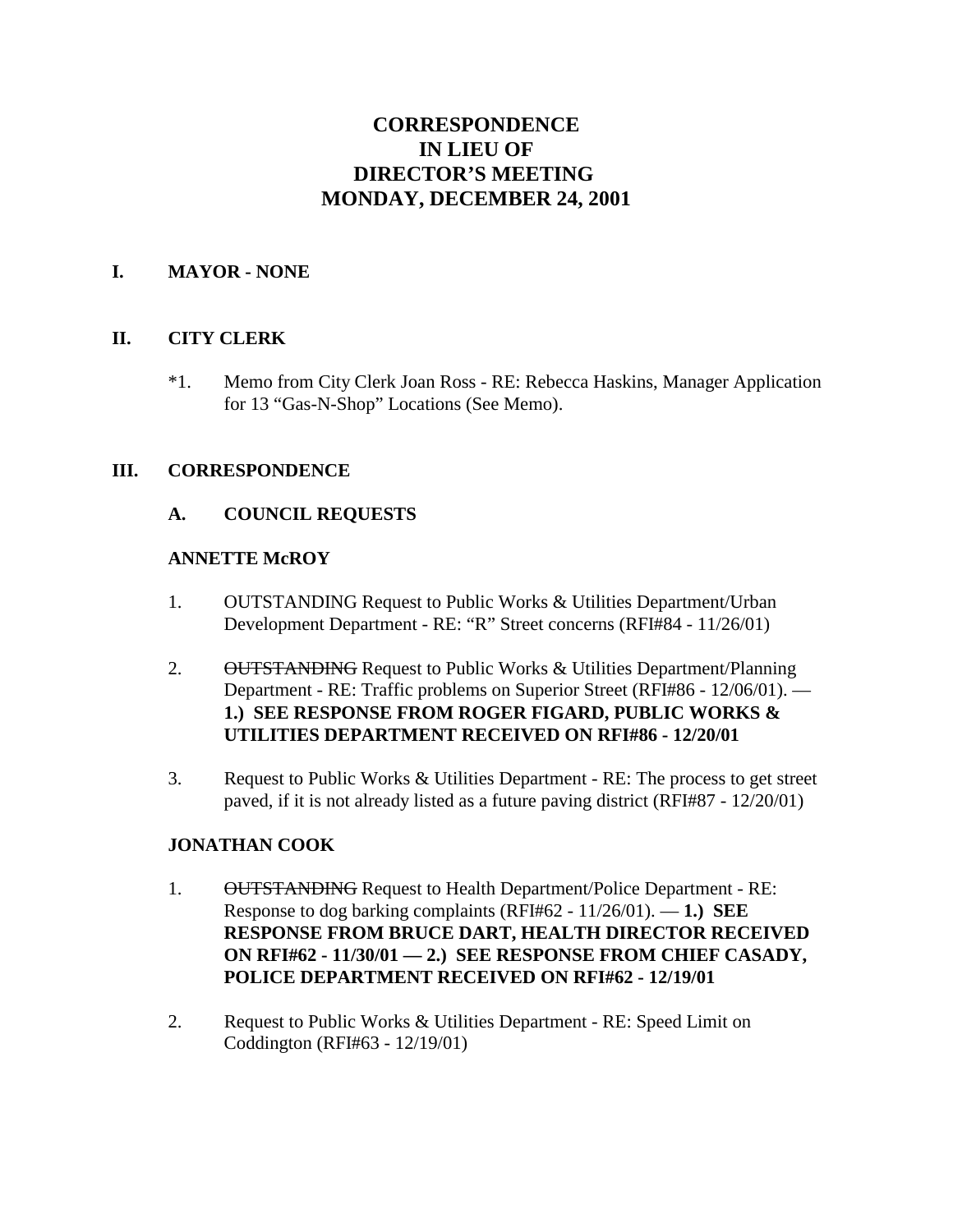### **COLEEN SENG**

1. OUTSTANDING Request to Public Works & Utilities Department - RE: Curb repair at 67th - 68th & Adams (RFI#879 - 11/19/01). — **1.) SEE RESPONSE FROM BILL NASS, PUBLIC WORKS & UTILITIES DEPARTMENT RECEIVED ON RFI#879 - 12/14/01** 

### **TERRY WERNER**

- 1. Request to Building & Safety Department RE: Explain the City Ordinance which does not allow a landlord to lease or utilize personally an outbuilding (RFI#32 - 12/11/01). — **1.) SEE RESPONSE FROM TERRY KATHE, BUILDING & SAFETY DEPARTMENT RECEIVED ON RFI#32 - 12/14/01**
- 2. OUTSTANDING Request to Parks & Recreation Department RE: What are the Boy Scouts charged for leasing Mahoney Park for Christmas light displays (RFI#33 - 12/11/01)
- 3. Request to Urban Development Department RE: Neighborhood Hotline (RFI#34 - 12/11/01). — **1.) SEE RESPONSE FROM WYNN S. HJERMSTAD, URBAN DEVELOPMENT DEPARTMENT RECEIVED ON RFI#34 - 12/19/01**
- 4. OUTSTANDING Request to Law Department RE: Can we introduce an ordinance prohibiting video slot machines in the City of Lincoln (RFI#35 - 12/11/01)

## **JON CAMP**

\*1. E-Mail from Ron Aames to Jon Camp - RE: Opposed to Cellular Phone Tower near  $84<sup>th</sup>$  & South Street (See E-Mail).

## **B. DIRECTORS AND DEPARTMENT HEADS**

### **HEALTH DEPARTMENT**

\*1. NEWS RELEASE - RE: Gift Of Carbon Monoxide Detectors For Families In Financial Need Provided By Combined Efforts Of Lincoln-Lancaster County Safe Communities/Safe Kids And Deeter Foundry - Environmental Health Steps and CO detectors Help Prevent Carbon Monoxide Poisonings (See Release).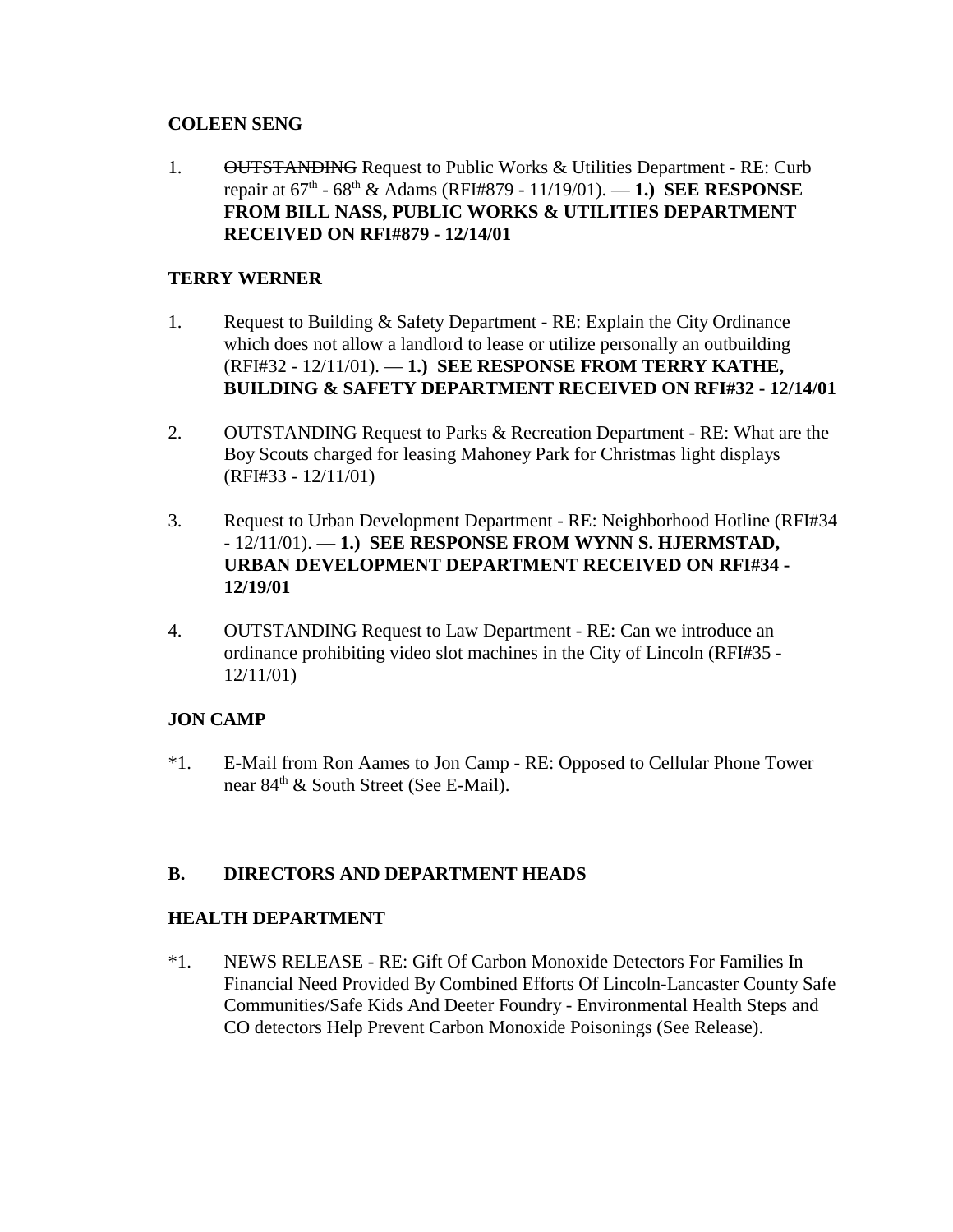#### **LIBRARY**

\*1. DIRECTOR'S REPORT - Lincoln City Libraries - Statistical Report - Monthly Categorical Report - Fund Balances - November 2001.

### **PLANNING**

\*1. Response Letters from Jason Reynolds to 5 people - RE: Inquiry from the December 3rd, City/County Commons Meeting - The Southeast Lincoln/Highway 2 Subarea Plan or the road connections into Cheney (See Letters).

#### **PLANNING COMMISSION FINAL ACTION . . . . .**

- <sup>\*</sup>1. Use Permit No. 142 (5,000 sq. ft. financial building No.  $84<sup>th</sup>$  & Holdrege Streets) Resolution No. PC-00727.
- \*2. Final Plat No. 01001 Barrington Park Townhome 1st Addition (Old Cheney Road & South 80<sup>th</sup> Street) Resolution No. PC-00728.
- \*3. Final Plat No. 01027 Muff  $5<sup>th</sup>$  Addition (West C Street and Hanneman Drive) Resolution No. PC-00729.

### **C. MISCELLANEOUS**

- \*1. E-Mail from Stephanie Dohner RE: Bus System this situation would be alleviated if the bus system were a grid, instead of designed like wheel spokes to get people from downtown to the malls, St. E's, the University and other specific locations (See E-Mail).
- \*2. Letter from Elizabeth H. Scarborough, Time Warner Cable RE: New Channels and rates for 2002 (See Letter).
- \*3. Material from Glenn Cekal RE: Duplexes don't fall under licensing regulations (Council copies placed in their file folders on 12/17/01) (See Material).
- \*4. Faxed Letter from Alan Macht, Director of Fleet Operations, Schwan's Sales Enterprises Inc. - RE: The Proposed Amendment to Chapter 5.36 of the Lincoln Municipal Code relating to peddlers (See Letter).
- \*5. Letter from Tyler Sutton, President and Legal Counsel, The Conservation Alliance of the Great Plains - RE: In response to the article in the Journal Star today (December  $18<sup>th</sup>$ ) about the Tiger Beetle (See Material).